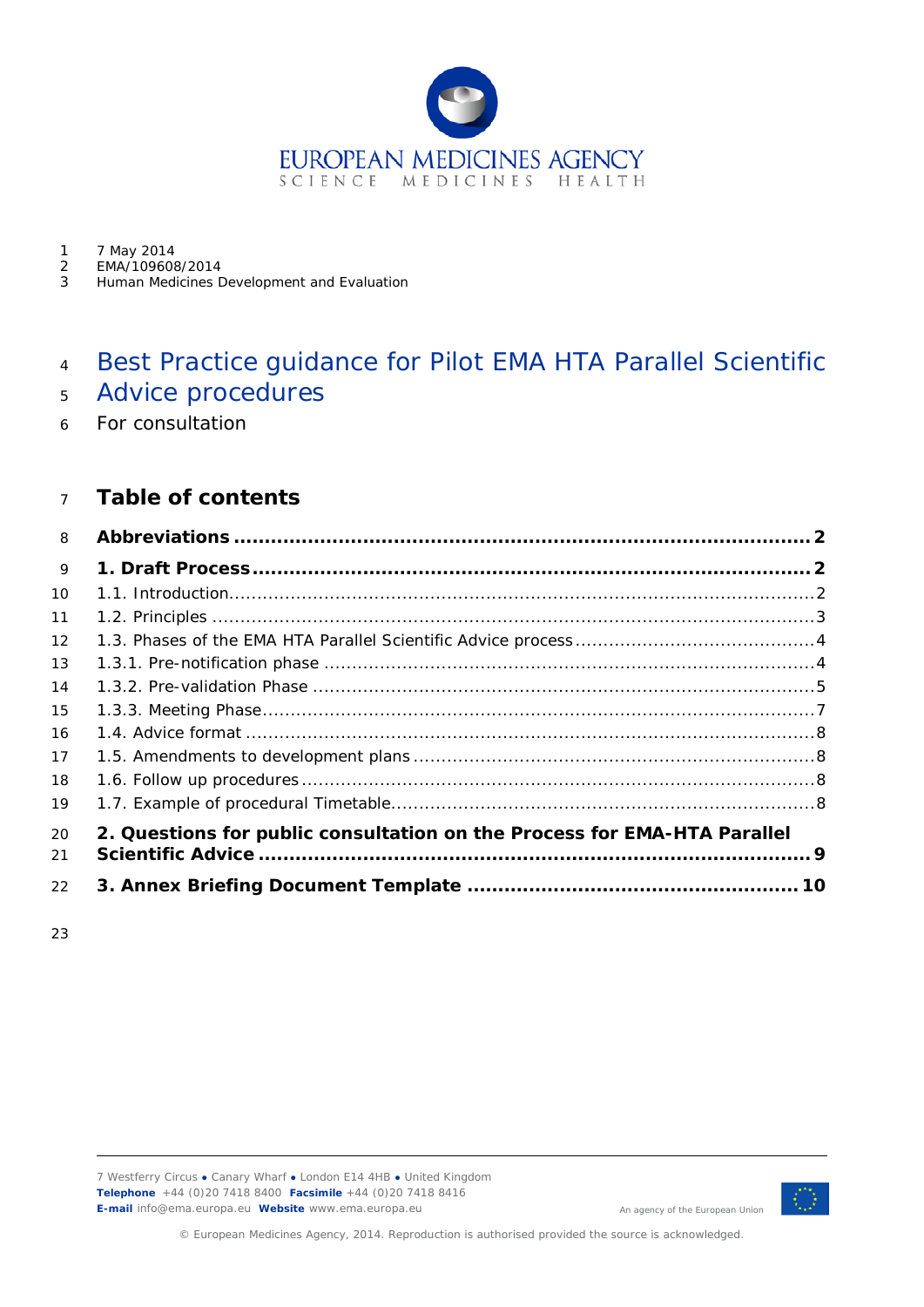# <span id="page-1-0"></span>**Abbreviations**

| 25 | AIFA            | Agenzia Italiana del Farmaco                                |
|----|-----------------|-------------------------------------------------------------|
| 26 | <b>AQUAS</b>    | Agency for Health Quality and Assessment of Catalonia       |
| 27 | <b>CHMP</b>     | Committee for medicinal products for human use              |
| 28 | EC              | European Commission                                         |
| 29 | EMA             | European Medicines Agency                                   |
| 30 | <b>EUnetHTA</b> | European Network for Health technology Assessment           |
| 31 | G-Bba           | Gemeinsamer Bundesausschuss                                 |
| 32 | HTA             | <b>Health Technology Assessment</b>                         |
| 33 | <b>HAS</b>      | Haute Autorité de Santé                                     |
| 34 | <b>HVB</b>      | Hauptverband der österreichischen Sozialversicherungsträger |
| 35 | <b>HTABs</b>    | <b>Health Technology Assessment Bodies</b>                  |
| 36 | LOI             | Letter of Intent                                            |
| 37 | <b>NICE</b>     | National Institute for Health and Care Excellence           |
| 38 | <b>SAWP</b>     | Scientific Advice Working Party                             |
| 39 | <b>SEED</b>     | Shaping European Early Dialogues                            |
| 40 | ТC              | Teleconference                                              |
| 41 | <b>TLV</b>      | Tandvårds- och Läkemedelsförmånsverket                      |

# <span id="page-1-1"></span>**1. Draft Process**

### <span id="page-1-2"></span>*1.1. Introduction*

 As the first step to market access, a new medicine requires a marketing authorisation from a medicines regulatory agency. The second step prior to enabling patient access to a new therapeutic option increasingly involves the assessment of its usefulness to the healthcare system that lies with a payer or healthcare-guidance organisation, and the Health Technology Assessment Bodies (HTABs) that advise them.

 A strong interaction between regulators and HTABs is critical to enable innovation to reach patients, and ultimately for the benefit of public health. There is a clear need to initiate early dialogue between medicines developers, regulators and HTABs to discuss and agree on a development plan that

generates data that both parties can use to determine a medicine's benefit-risk balance and value. For

this document, and the purposes of Parallel Scientific Advice, the European Medicines Agency (EMA) is

the European Union body responsible for coordinating the existing scientific resources put at its

disposal by Member States for the evaluation, supervision and pharmacovigilance of medicinal

products, including the provision of scientific advice for regulatory ends.

 The HTABs operate at a local or national level under specific local or national rules. See below for Products and indication in scope for participating HTABs.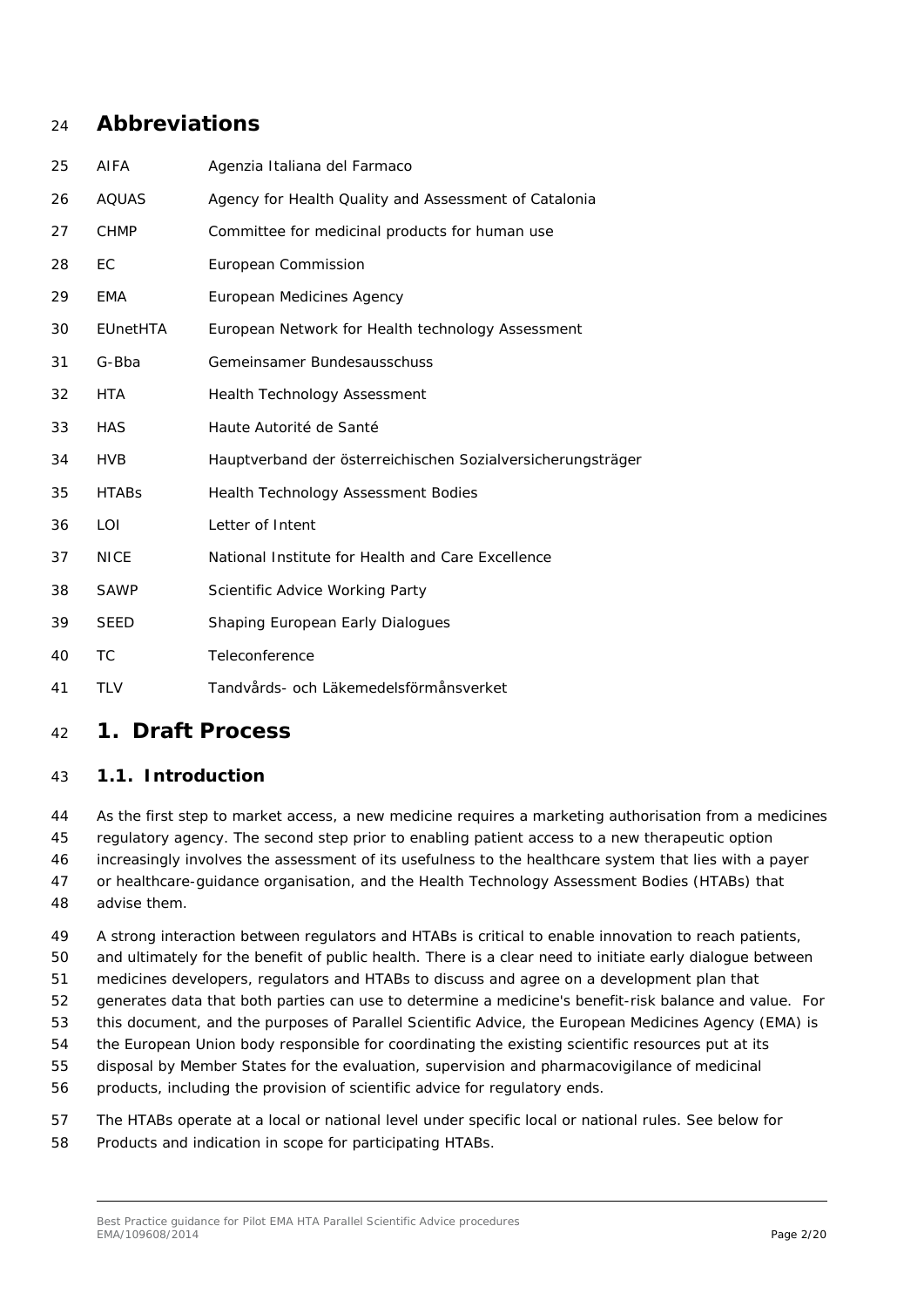- The following process has been drafted based on the experience to date since 2010 with the help of
- multi-stakeholder working group comprising the European Medicines Agency (EMA) and regulatory
- National Competent Authority delegates from the EMA Scientific Advice Working Party (SAWP), with
- HTA representatives from NICE, AIFA, G-Ba, TLV, as the HTAs who have undertaken such procedures
- most frequently. Other HTABs who have undertaken EMA HTA Parallel Scientific Advice procedures
- have also been consulted including AQUAS, HAS, and HVB.
- Since 2010, the EMA has put in place a pilot project of Parallel Scientific Advice with the participation
- of the above mentioned HTA bodies that allows developers to receive simultaneous feedback from both
- regulators and national HTA bodies on their development plans for new medicines. Further input on the
- draft process was received during the EMA HTA workshop on Parallel Scientific Advice 26th November
- 2013.
- In addition to this initiative, HTABs have performed several multi-HTABs early dialogues in the
- framework of the EUnetHTA Joint Actions (JA) 1 and 2, and EMA was invited to participate as observer
- in the multi-HTABs early dialogues of EUnetHTA JA2. In addition, since September 2013, under the
- coordination by HAS, 14 HTABs have initiated the SEED (Shaping European Early Dialogues for health
- technologies) project, financed by the EU Commission, to perform 10 additional multi-HTABs early
- dialogues and explore possible scenarios for conducting early dialogues in the future. EMA is
- associated to the SEED project and will take part in three of these dialogues as EMA SEED parallel
- advice procedures. Both the results of EUnetHTA JA2, the SEED project as well as the results of EMA
- HTA Parallel Scientific Advice pilot (the draft process under consideration in this document) and the
- public consultation will be carefully taken into account and assessed to lead possibly to a revised
- 80 workflow/ process to best meet the objective of the Early Dialogue exercise in the medium term.

# <span id="page-2-0"></span>*1.2. Principles*

- 82 This Parallel Scientific Advice with EMA and HTABs will continue as a pilot project. This document sets
- 83 out the best practice for all parties, including HTABs, EMA and Applicants undertaking an EMA HTA
- Parallel Scientific Advice procedure under this pilot. This best practice guide highlights ideal timelines
- and actions for each party.
- EMA HTA Parallel Scientific Advice is a multi-stakeholder procedure. As a multi-stakeholder procedure,
- communication between project managers of all stakeholders is important to ensure agreement and 88 clarity on ownership of different actions.
- 
- Each participating body adheres to the roles and responsibilities under their respective remit.
- The process is confidential.

# **Products and indication in scope; EMA**

- No restriction in indications is foreseen from the EMA perspective beyond those products should be in scope for standard EMA scientific advice, qualification advice, qualification opinions or Broad advice on non-product specific areas. Advice may be requested for all medicinal products for use in humans, (as
- defined in Directive 2001/83 (as amended)), irrespective of the medicinal product's eligibility for the
- centralised procedure, including advice on the design of studies and trials to support quality, safety
- 97 and efficacy of a medicinal product at all stages of the product lifecycle. This may include post-
- authorisation safety and efficacy studies and risk management planning incorporating risk minimisation
- measures. For the EMA, the Scientific Advice or Protocol Assistance is provided pursuant to Article 57
- (1.n) of Regulation (EC) No 726/2004). The scientific advice provided by the EMA is adopted by
- Committee for Medicinal Products for Human Use (CHMP) having been elaborated through the Scientific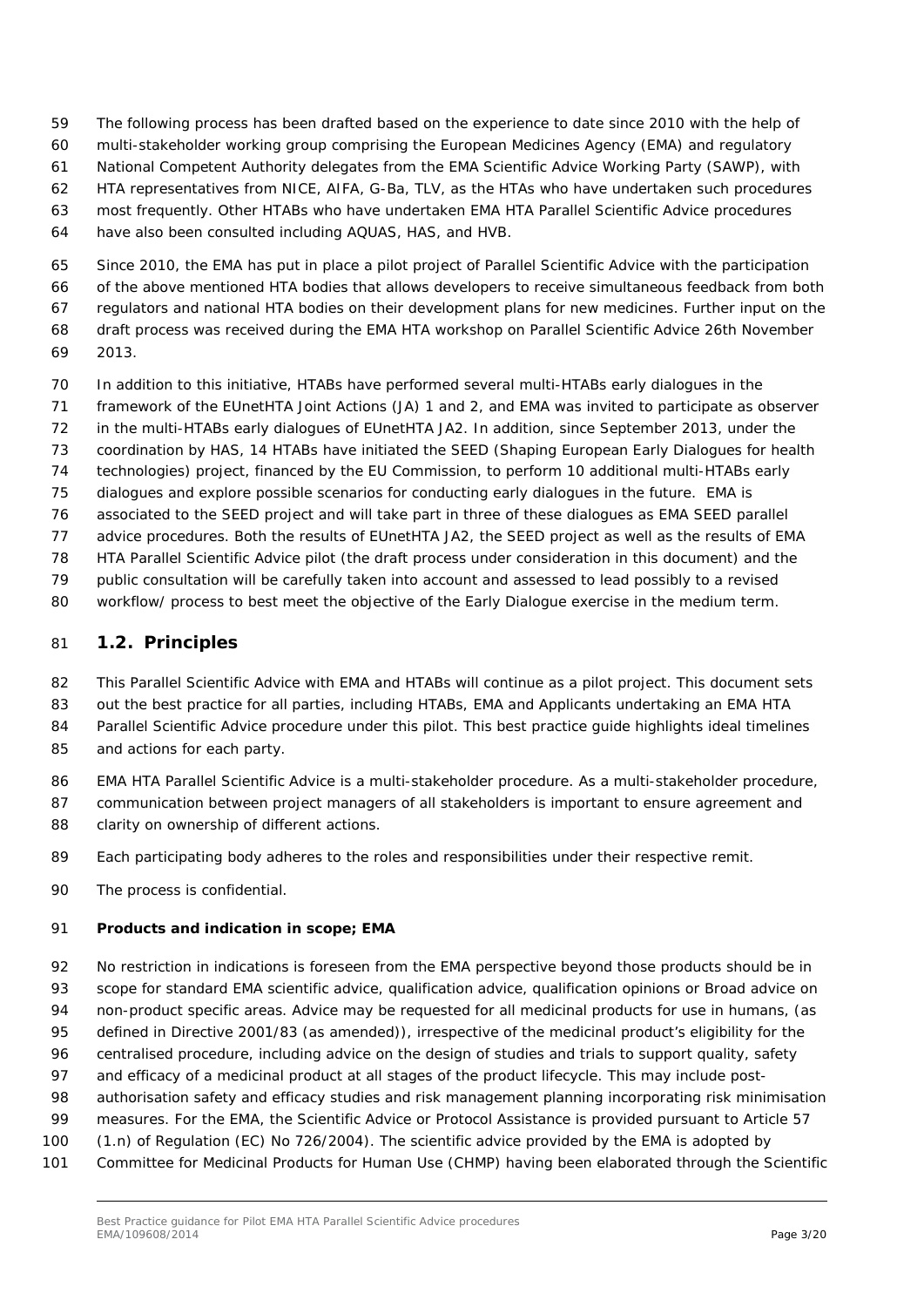- Advice Working Party (SAWP). SAWP members may be CHMP members or European experts from
- regulatory authorities or academia, and are supported by the EMA secretariat. See the published [EMA](http://www.ema.europa.eu/ema/index.jsp?curl=pages/regulation/general/general_content_000049.jsp&mid=WC0b01ac05800229b9)
- [Scientific advice Guidance document for further details.](http://www.ema.europa.eu/ema/index.jsp?curl=pages/regulation/general/general_content_000049.jsp&mid=WC0b01ac05800229b9)

### **Products and indication in scope; HTABs**

- Applicants should familiarise themselves with the scope, prerequisites and activities of participating
- HTABs. Available information has been collated by HTAs participating in the pilot, and is available on
- demand from EMA Scientific Advice Office. It should be noted that *some* HTA agencies may charge fees
- for participation in Scientific Advice in addition to those fees charged by the EMA Scientific Advice. It is the choice of the Applicant which HTABs to select and approach. If considering more than 5 HTABs,
- additional discussion with an EMA Scientific Advice Officer is recommended. There is no obligation for
- invited HTABs to participate in a specific procedure.
- A common briefing document is used; each question can be addressed to the EMA, or the HTABs alone, 114 or to both. Use of the associated briefing document template is strongly recommended. See Annex.
- The advice provided by each stakeholder is not legally binding and provided in line with their usual
- 116 practice.

### <span id="page-3-0"></span>*1.3. Phases of the EMA HTA Parallel Scientific Advice process*

 Scientific advice with HTABs and the EMA has a pre-notification phase, a pre-validation phase and a meeting phase. See Figure 1 below for the overview and actions by each party in parallel.

### <span id="page-3-1"></span>**1.3.1. Pre-notification phase**

- It is strongly recommended that Applicants engage early in informal discussions with HTABs and EMA
- to pre-notify their intention for procedure, the product, timescale, and which stakeholders are
- expected to participate well in advance of sending a formal Letter of Intent to the EMA.
- 124 When the preferred date of the face to face meeting is known by the Applicant, the Applicant requests a confirmation from the EMA regarding the agreed date, time and place of the Face to Face meeting.
- It is recommended to pre-notify the EMA approximately 6 months before the intended Face to Face
- meeting in the event a pre-validation phase with a TC is anticipated. However, 4 months could be an
- adequate period for pre-notification where a shortened pre-validation phase is anticipated. The
- Applicant is responsible for sending this EMA date confirmation to the HTABs they wish to invite.
- The EMA date confirmation should be received by the HTABs at the latest 3 months in advance of the
- Face to Face meeting for organisational purposes.
- Additional HTABs are able to join the procedure in later phases if they are agreeable.
- HTABs may also participate as observers only following invitation by the Applicant.
- EMA can brief participants on the expected process.
- The EMA can provide contact details of the HTABs to the Applicant.
- The pre-notification phase ends when the Applicant sends the Letter of Intent to the EMA once all
- parties have confirmed their participation. The Letter should be sent in line with published EMA
- scientific advice timetables for a 70 day procedure (with or without a pre-submission meeting).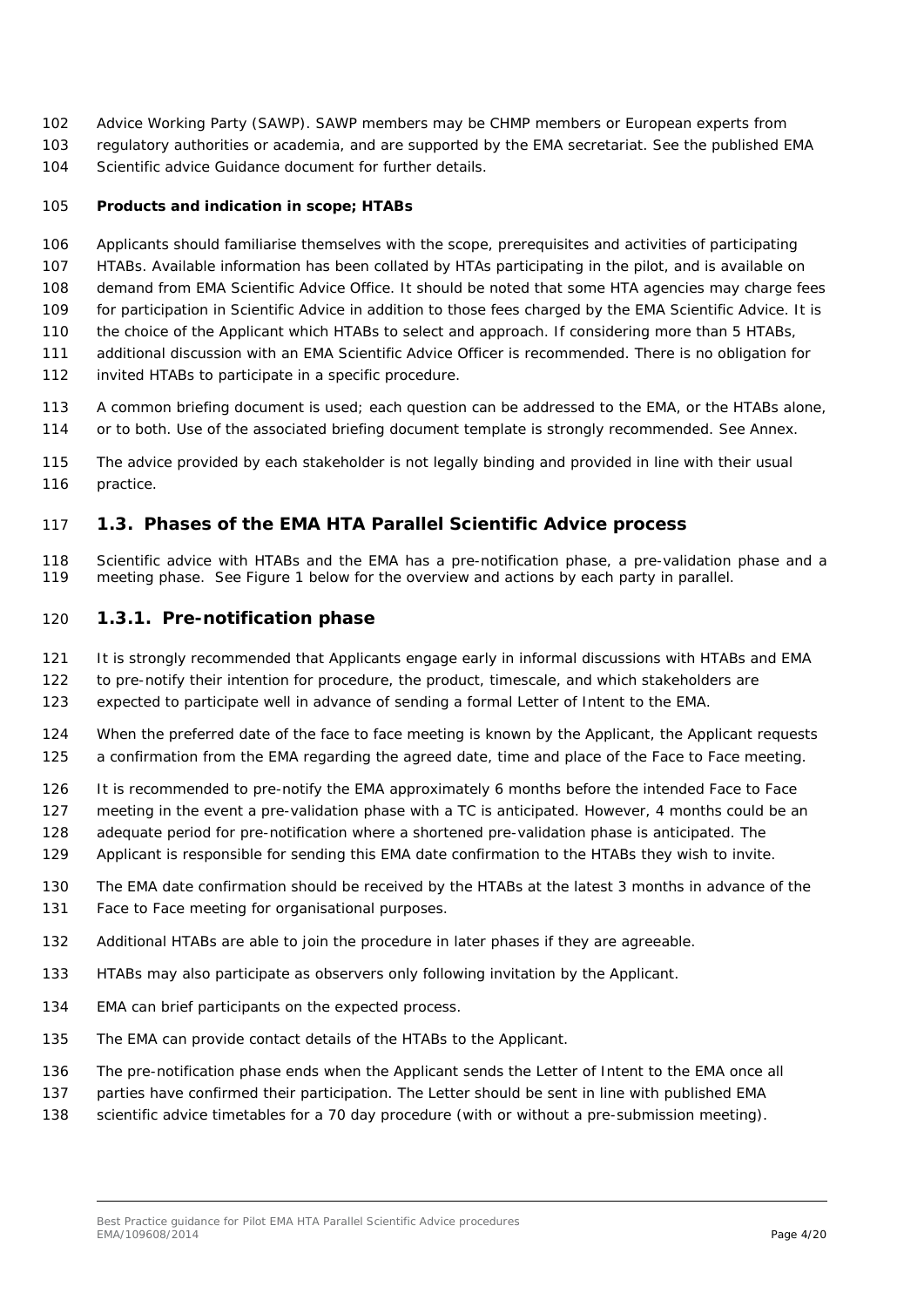#### **Communication and coordination during a procedure**

- It is preferable to have one principal point of contact (with a backup) for all stakeholders. The Letter of Intent should be sent to EMA with the email and phone contact details of all participating stakeholders.
- The EMA Scientific Advice Officers and HTAB project managers should be kept up to date with any changes/developments. E.g. new HTABs/ contact changes.
- At an early stage, HTABs and EMA may consider the clinical experts required for participation in the
- procedure and Face to Face meeting. Two Co-ordinators who are members of the EMA Scientific Advice
- Working Party (SAWP), from national regulatory agencies are appointed to lead their respective
- assessment teams for the SAWP. For the EMA, conflict of interest of experts and patient
- representatives will be handled in line with standard EMA policies.
- Project managers (EMA, HTABs and Applicant) will consult early on a draft timetable (EMA will provide
- a first draft) to be agreed for key dates in the parallel procedure (see example of draft time table of
- dates below). This should be communicated as early as possible to all stakeholders to facilitate work
- planning and co-ordination.
- Calendar meeting requests will be sent by EMA to HTABs and other regulatory participants.
- EMA uses Eudralink a secure system for sending /receiving documents between parties in its in house
- procedure. The Applicant should clarify with HTABs on their preferred method of sending and receiving documents.
- The Applicant is responsible for sending any Applicant documents to the HTABs and to the EMA parties.
- Whilst there is some flexibility in arranging deadlines, it is advisable to adhere to timelines to ensure the optimum time is available to assessors and reviewers of documents.
- Document version control and numbering is essential to ensure all parties have the appropriate document at the correct time.

### <span id="page-4-0"></span>**1.3.2. Pre-validation Phase**

- There are different options for Applicants to consider which will allows some flexibility in the pre-validation phase.
- Option 1: 60-80 day pre-validation phase allows a possible teleconference (TC) between HTABs, EMA and the Applicant. This would be most suitable for inexperienced Applicants or very complex or controversial programs. Invited HTABs reserve the option to participate in the TC or comment via
- email, further to review of the draft briefing document. The procedure timetable will be based on the
- EMA published scientific advice timetables for a 70 day procedure with a pre-submission meeting.
- 170 Option 2: ~45 day pre-validation phase with no TC, but with written comments from EMA and HTABs
- where necessary for the optimisation of the draft submission. The procedure timetable will be based on
- the EMA published scientific advice timetables for a 70 day procedure without a pre-submission
- meeting.
- In case of option 1 and 2, the first draft of the briefing book should be sent to the EMA in line with the agreed timetable for the procedure.
- For option 1: A pre-validation teleconference (TC) will take place approximately 2-3 weeks after the
- briefing book has been received by all parties; involving the EMA, HTABs and Applicant. The EMA will
- arrange this TC upon agreement of the timetable and send TC details to all parties.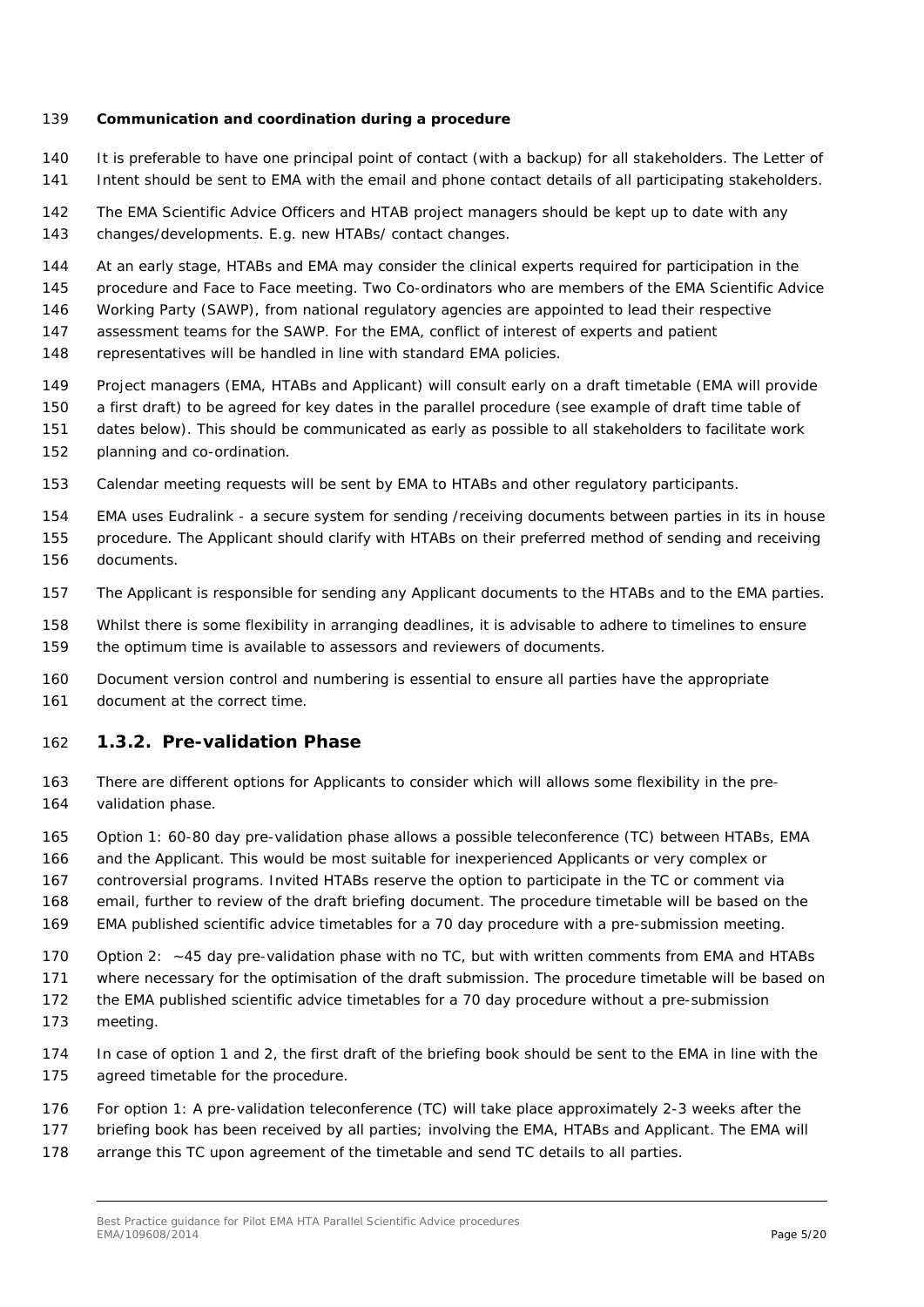- The Applicant circulates the pre-validation presentation with numbered slides covering briefly the
- background, the questions and Applicant positions, to all participants at least 48 hours before the TC 181 including a list of Applicant's participants.
- The aim of the pre-validation TC is to discuss the scope, wording and clarity of the questions, and
- whether the material provided in the briefing package is sufficient to answer the questions posed.
- Reviewing the choice of questions, such as questions on population, comparator etc at an early stage is
- considered important as the procedure will not be able to expand to add new questions at a later date.
- After, the pre-validation TC, the EMA will send their regulatory comments on the package in writing
- within 2 days. HTABs may send comments on the package/seek clarifications individually to the
- Applicant after the pre-validation TC according to their usual practice. It is considered helpful if comments are shared among participants.
- For Option 2: comments from the EMA and HTABs will be provided in writing as needed allowing
- sufficient time to revise the draft document, and in line with the agreed procedural timetable.
- In either option, the Applicant sends a revised final briefing document, addressing the EMA comments
- and HTAB points of clarification in the agreed time frame to the EMA contacts, and to the HTABs in the
- manner agreed.
- The pre-validation phase ends with the submission of the final document. This is timed to coincide with 196 the SAWP meeting 1 (the formal procedure start) in standard EMA scientific advice. The EMA will<br>197 conduct an administrative check to ensure the briefing pack is fit for purpose i.e. that all annexes and 197 conduct an administrative check to ensure the briefing pack is fit for purpose i.e. that all annexes and references are present references are present.
- 

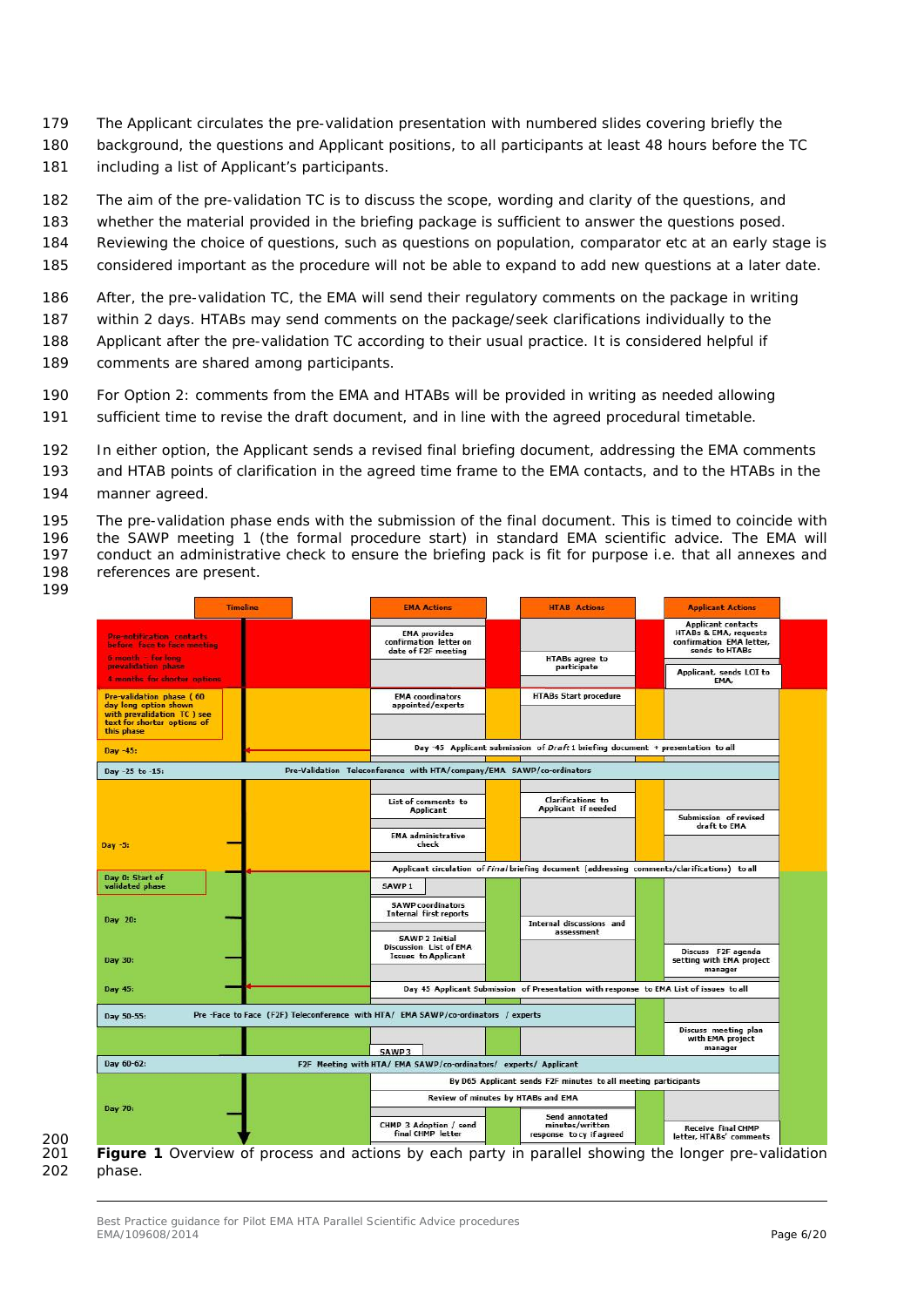### <span id="page-6-0"></span>**1.3.3. Meeting Phase**

- In the EMA regulatory process, the scientific advice working party (SAWP) discusses the first reports (preliminary views) at the SAWP 2 meeting and generates a List of Issues by the end of SAWP 2. EMA sends this List of Issues to the Applicant. The Applicant is strongly recommended to send the EMA List of Issues to the HTABs. HTABs consider it very helpful to receive this document. This will facilitate the discussion during the Face to Face meeting indicating the focus of regulators' discussion.
- HTABs' in-house processes: each HTAB proceeds with their internal assessment and discussion in accordance with national policies and requirements.
- The Applicant is advised to contact the EMA Scientific Advice Officer to discuss the format of the Face to Face meeting.
- The Applicant should send the presentation for the Face to Face meeting within 2 weeks of receipt of
- the List of Issues to the EMA and to the HTABs, together with any written responses if these are requested.
- The presentation can include a very brief introduction, rationale and status of the program; all the
- briefing document questions and key points of the Applicant can be addressed. Tables and figures are
- useful. The issues raised by the EMA can be intercalated into the presentation with the relevant
- question but this can be discussed with the EMA scientific officer. The introduction, rationale and status
- 220 of the program section should be very brief to maximise the time for the questions and discussion. It is
- usual to pause after each question/issue for discussion. Once sent to the meeting participants,
- according to the agreed timelines, the presentation should not be substantially amended by the
- Applicant.

### **Amended development plans triggered by the EMA List of Issues or external factors.**

- These can be accommodated during the meeting phase. However, to facilitate sufficient time for review 226 of the amended development plan, it is stressed that the Applicant should advise all parties of their 227 intention to submit it as soon as this is decided. The plan must be received by all parties, at the latest, by 2.5 weeks before the Face to Face meeting together with: the presentation for the Face to Face meeting, a clear comparative table of changes in the plans, and justification for the changes. Any
- substantial changes to the development plan submitted past this date cannot be addressed within the
- Face to Face meeting or minutes, at least by some HTAs.
- 232 The EMA will arrange a closed preparatory TC with the HTABs. This will be arranged to take place after the Applicant sends the responses to the List of Issues/presentation in order to review respective
- preliminary positions. The purpose of the Pre-Face to Face TC is to identify critical divergences
- between HTABs and the EMA on the proposed development plan. Feedback on possible divergences will
- be communicated to the Applicant in advance of the Face to Face meeting by the EMA Scientific Advice
- 237 Officer to facilitate preparation for the meeting, with the caveat that important divergences may also
- be discerned during the Face to Face meeting, and that this feedback does not prejudge the Face to
- Face meeting.
- The Face to Face meeting will normally have 2 co-chairs: one from EMA/SAWP and one from the
- HTABs. Regarding the choice of HTAB chair, this will rotate amongst the HTABs and will be agreed
- between the HTABs, on a case by case basis. The EMA Scientific Advice Officer will liaise with
- participating HTABs, and the chair should be agreed 4 weeks in advance of the Face to Face meeting.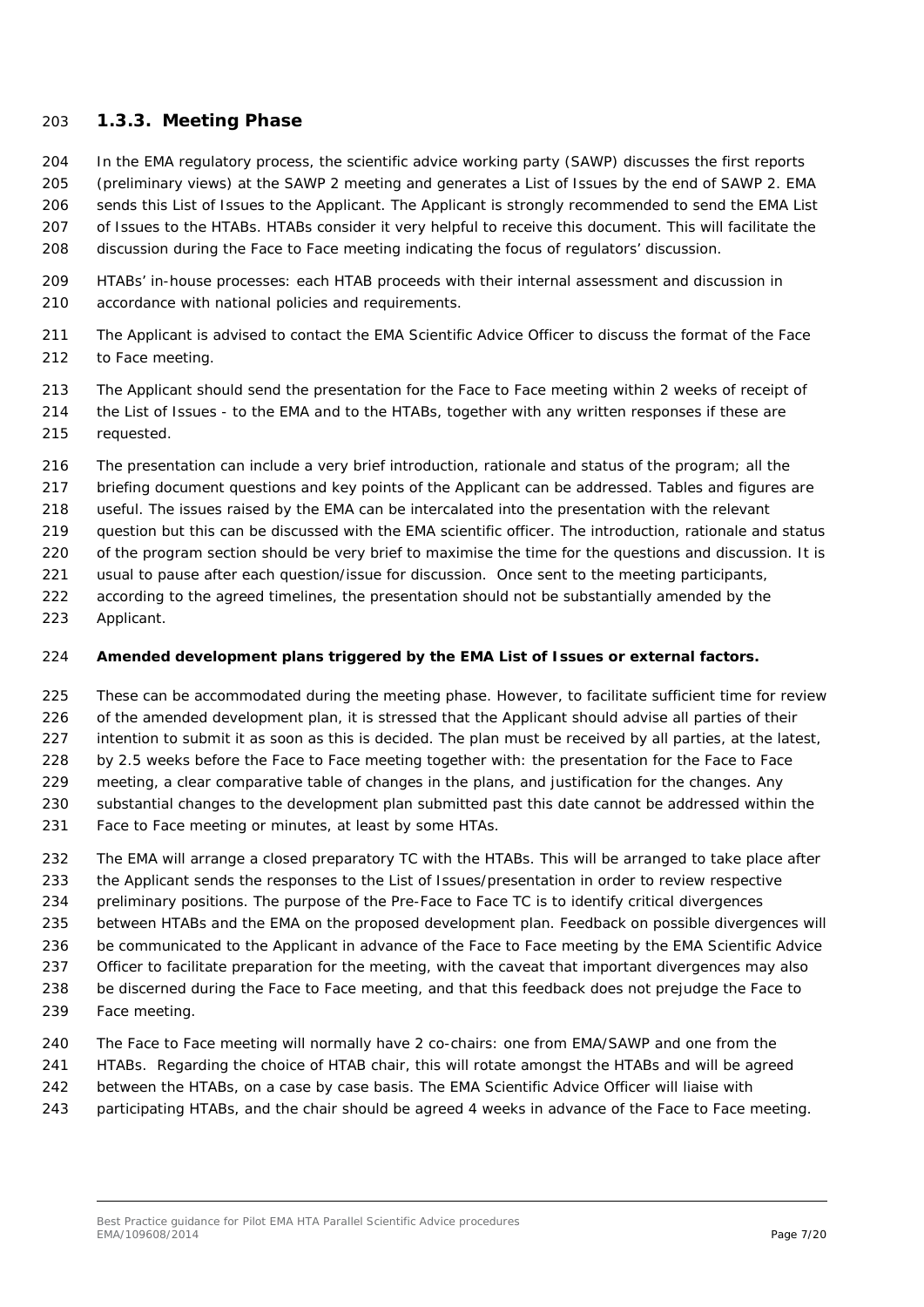- The Meeting time is approximately 4 hours including a short break. The Applicant can prepare the
- agenda allocating time according to priorities, sending this with the presentation and list of Applicant
- attendees. Hard copies are not required.
- HTABs are asked to send their final list of attendees to the EMA also in advance of the meeting. The
- EMA will circulate a final list of regulatory participants 2 days in advance of the Face to Face meeting.
- The meeting is hosted at EMA premises.
- The inclusion of patient representatives in the Face to Face meeting is encouraged; briefing of chairs,
- and patients regarding the purpose and role of the meeting and of patient representation is essential.
- Additional time or facilities required by patients should be considered in these cases.
- During the Face to Face meeting; the views of each stakeholder should be clearly represented on each issue.

# <span id="page-7-0"></span>*1.4. Advice format*

- The Applicant is expected to send detailed minutes of the Face to Face meeting, attributing individual
- views to the respective stakeholder, within 5 days to all participants who will review these. In this respect, minutes should reflect the views for each HTAB participating to the Face to Face meeting
- discussion.
- The EMA final advice letter contains CHMP regulatory advice only. HTAB feedback is provided directly
- to companies during the Face to Face meeting, according to HTAB normal practice or by annotating the Applicant's minutes, or by providing written answers. For some countries, minutes do not replace the
- national advice protocol for official purposes. See the collated HTAB information referred to above.
- <span id="page-7-1"></span>*1.5. Amendments to development plans*
- See above in meeting phase.

# <span id="page-7-2"></span>*1.6. Follow up procedures*

- A procedure can be a follow-up to an earlier Parallel Scientific Advice procedure for the same indication. There is no time window during which this has to be completed. It would be expected that
- follow up procedures are shorter, omitting the need for a TC in the Pre-validation phase. The briefing
- document should contain a clear table of the changes compared to the previously reviewed
- development plan with justifications.

# *1.7. Example of procedural Timetable*

<span id="page-7-3"></span>

| Date<br>(example) | Step description                                                                                                                                        |
|-------------------|---------------------------------------------------------------------------------------------------------------------------------------------------------|
| 11 Dec            | The Applicant sends the LOI to EMA                                                                                                                      |
|                   | Engagement with intended HTABS                                                                                                                          |
| 05 Feb            | The Applicant sends the briefing package to all parties                                                                                                 |
| 10 Feb            | The Applicant sends the pre-validation TC presentation to all parties                                                                                   |
| 13 Feb            | Pre-validation TC all parties                                                                                                                           |
| 28 Feb            | The Applicant sends the revised briefing<br>EMA<br>package<br>to<br>administrative check                                                                |
| 03 Mar            | Start of the validated procedure (SAWP 1) Applicant sends Final<br>briefing package to all parties                                                      |
| 04 April          | The SAWP secretariat circulates to the Applicant the List of Issues.<br>This list can be shared by the Applicant to the HTABs (strongly<br>recommended) |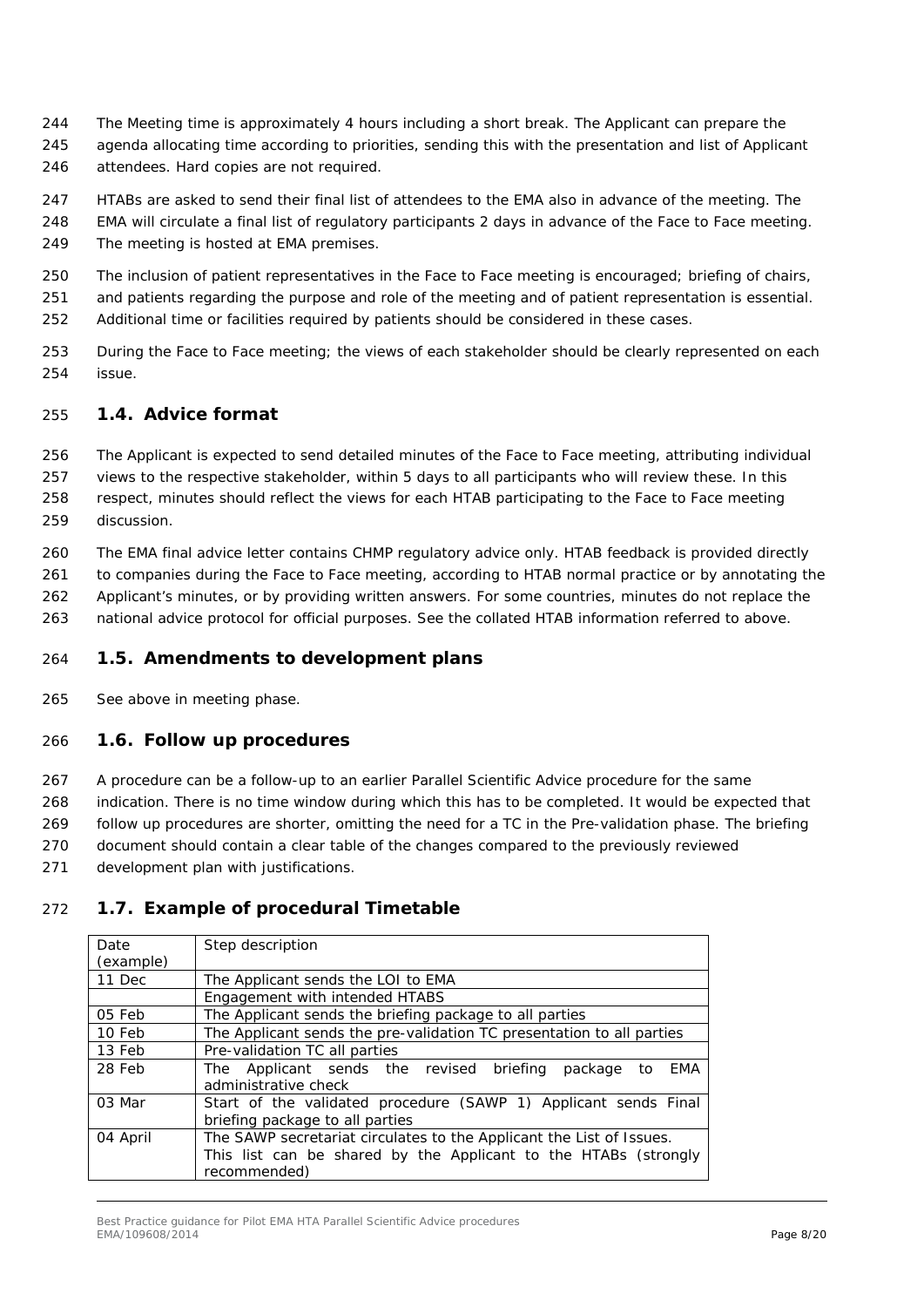| 15 April | The Applicant sends the presentation and any requests responses for<br>the F2F meeting considering the comments and clarifications received<br>in the EMA List of Issues. |
|----------|---------------------------------------------------------------------------------------------------------------------------------------------------------------------------|
| 24 April | Pre-F2F TC together with the HTABs not including The Applicant                                                                                                            |
| 07 May   | F <sub>2F</sub> meeting                                                                                                                                                   |
| 15 May   | The Applicant sends the minutes of the meeting to EMA and HTABs                                                                                                           |
| 23 May   | EMA sends to the Applicant the final advice letter endorsed by the<br>CHMP.                                                                                               |
| 23 May   | HTABs send comments on minutes/written responses depending on<br>HTA practice                                                                                             |

# <span id="page-8-0"></span><sup>274</sup> **2. Questions for public consultation on the Process for EMA-**<sup>275</sup> **HTA Parallel Scientific Advice**

- 276 Please see the following link for questions for consultation.
- 277 Closing date for responses: **14<sup>th</sup> July 2014.**
- 278 <https://adobeformscentral.com/?f=WIJldoXFmz7BsTWjUwOiDA>
- 279 (**Software required to fill out form:** Any web browser on desktop, mobile, tablet)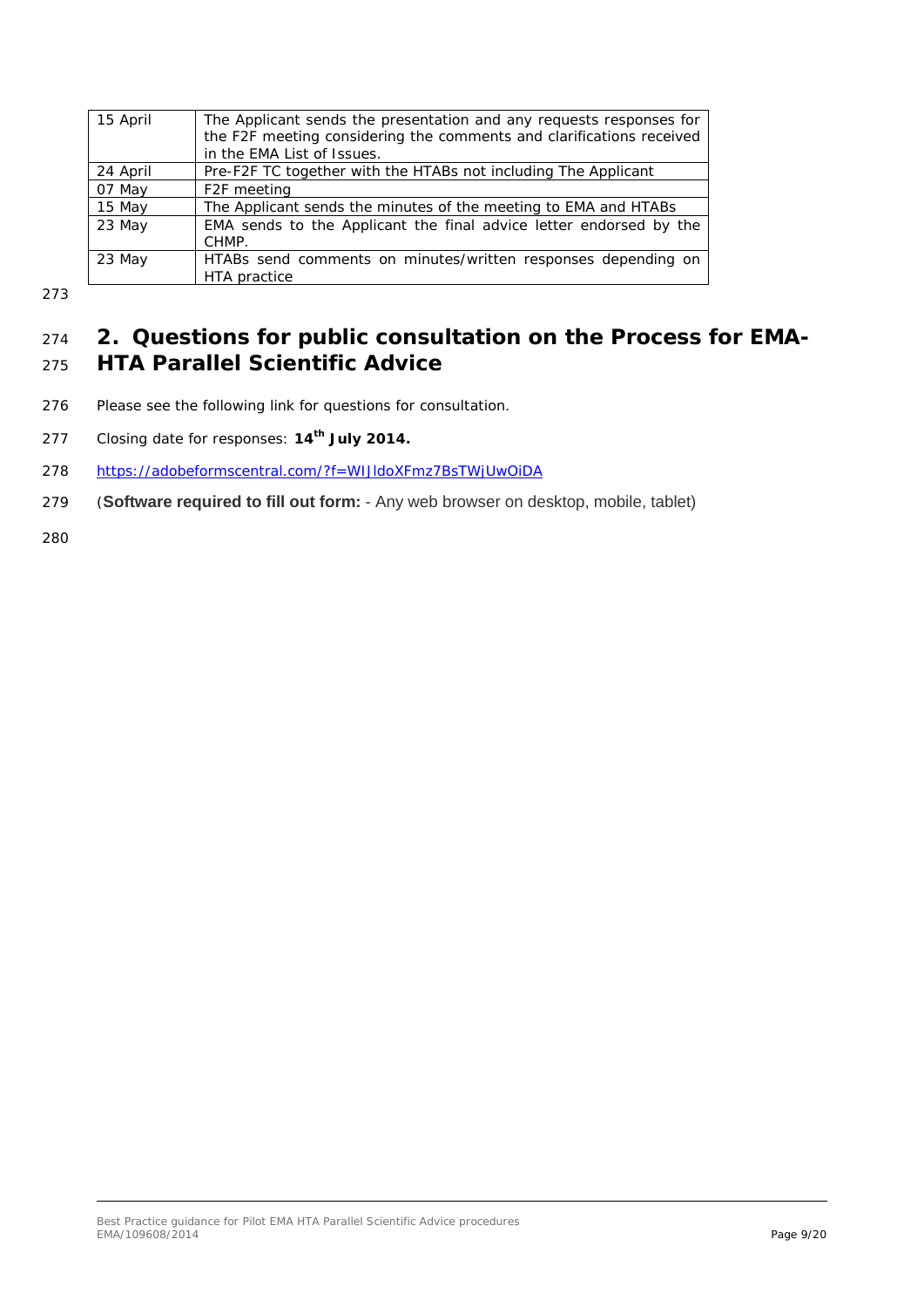# <span id="page-9-0"></span>**3. Annex Briefing Document Template**

| ۰. |  |
|----|--|

Rev. 0

# EMA -HTA <Parallel Scientific Advice/Protocol Assistance>

### 

# Briefing Document Template

| 286<br>287<br>288<br>289 | [Standard headings in the template should be used whenever possible; if it is<br>considered necessary to deviate from the pre-specified headings to accommodate<br>product-specific requirements, alternative or additional headings/sections may be<br>considered.         |                                                                                                                            |  |
|--------------------------|-----------------------------------------------------------------------------------------------------------------------------------------------------------------------------------------------------------------------------------------------------------------------------|----------------------------------------------------------------------------------------------------------------------------|--|
| 290<br>291<br>292<br>293 | This annotated template should be read in conjunction with the relevant guidelines<br>that can be found on the website of the European Medicines Agency: 'EMA Guidance<br>for Companies requesting Scientific Advice or Protocol Assistance' (EMEA-H-4260-<br>$01$ -Rev.6). |                                                                                                                            |  |
| 294<br>295               | Bracketing convention: {text}: Information that is required to be filled in; <text>:<br/>Text to be selected or deleted as appropriate.</text>                                                                                                                              |                                                                                                                            |  |
| 296                      | [Text] is for explanation and guidance.                                                                                                                                                                                                                                     |                                                                                                                            |  |
| 297                      | Formatting convention: Verdana 9 pt, single space, justified.                                                                                                                                                                                                               |                                                                                                                            |  |
| 298                      | References convention:                                                                                                                                                                                                                                                      |                                                                                                                            |  |
| 299<br>300               | - For citation of literature references, footnotes are preferred, alternatively the<br>format (first author <et al.="">, publication year) is recommended.]</et>                                                                                                            |                                                                                                                            |  |
| 301                      | <b>Invented Name:</b>                                                                                                                                                                                                                                                       | $\{\}$                                                                                                                     |  |
| 302                      | Active substance:                                                                                                                                                                                                                                                           | $\{\}$                                                                                                                     |  |
| 303                      | Pharmaco-therapeutic group:                                                                                                                                                                                                                                                 | $\{\}$                                                                                                                     |  |
| 304                      | Intended indication(s):                                                                                                                                                                                                                                                     | $\{\}$                                                                                                                     |  |
| 305                      | Company:                                                                                                                                                                                                                                                                    | $\{\}$                                                                                                                     |  |
| 306<br>307<br>308        | Co-ordinators:                                                                                                                                                                                                                                                              | {} [to be completed at the time of final<br>submission of the scientific advice/<br>protocol assistance briefing document] |  |
| 309<br>310               | Agencies:                                                                                                                                                                                                                                                                   | {} [list here all agencies providing advice]                                                                               |  |
|                          |                                                                                                                                                                                                                                                                             |                                                                                                                            |  |
| 311                      | Version:                                                                                                                                                                                                                                                                    | $\{\}$                                                                                                                     |  |
| 312                      | Date:                                                                                                                                                                                                                                                                       | {DD/MM/YYYY}                                                                                                               |  |
| 313                      |                                                                                                                                                                                                                                                                             |                                                                                                                            |  |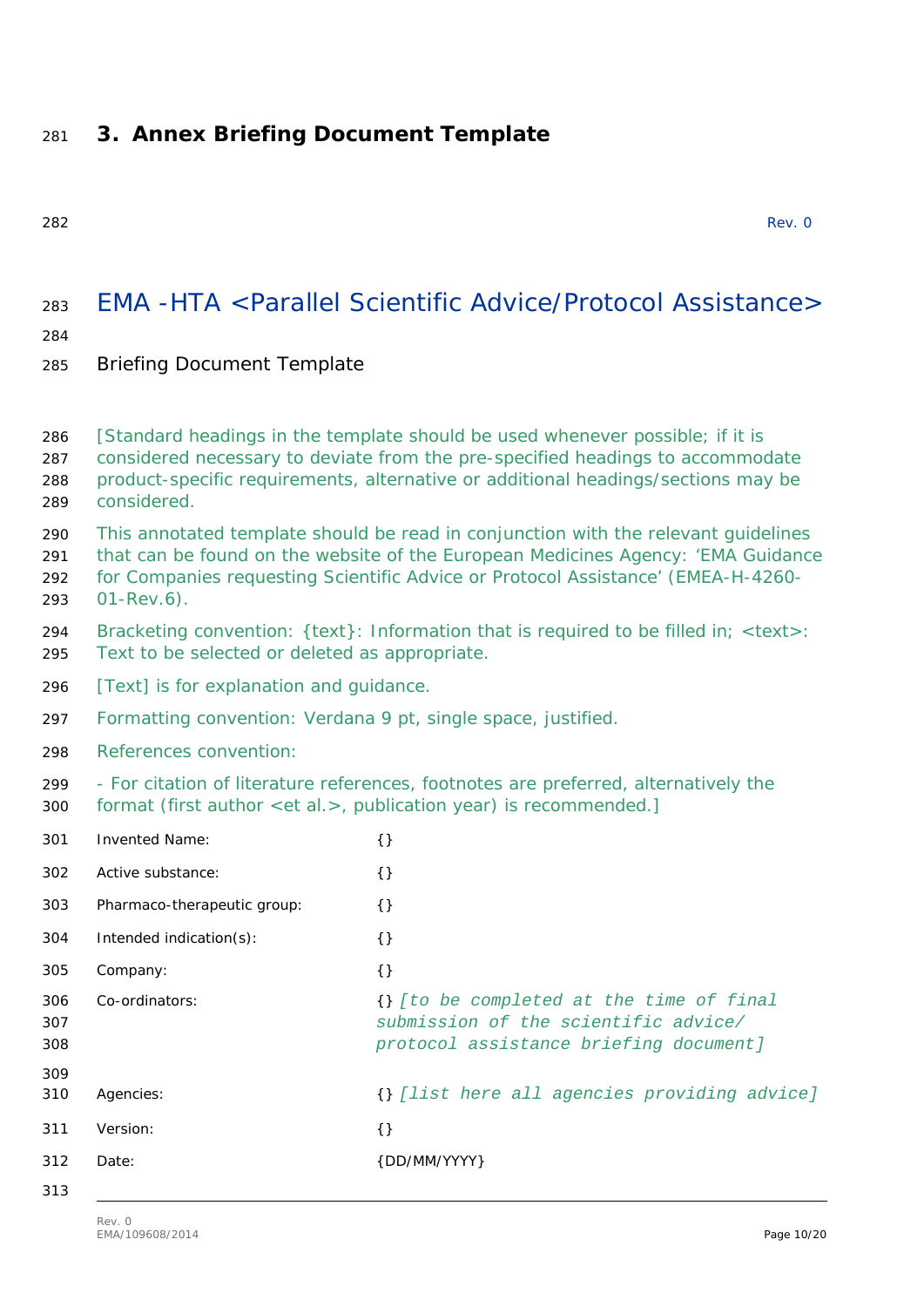| 314 | Table of Contents |  |
|-----|-------------------|--|
| 315 |                   |  |
| 316 |                   |  |
| 317 |                   |  |
| 318 |                   |  |
| 319 |                   |  |
| 320 |                   |  |
| 321 | 111.              |  |
| 322 |                   |  |
| 323 |                   |  |
| 324 |                   |  |
| 325 |                   |  |
| 326 |                   |  |
| 327 |                   |  |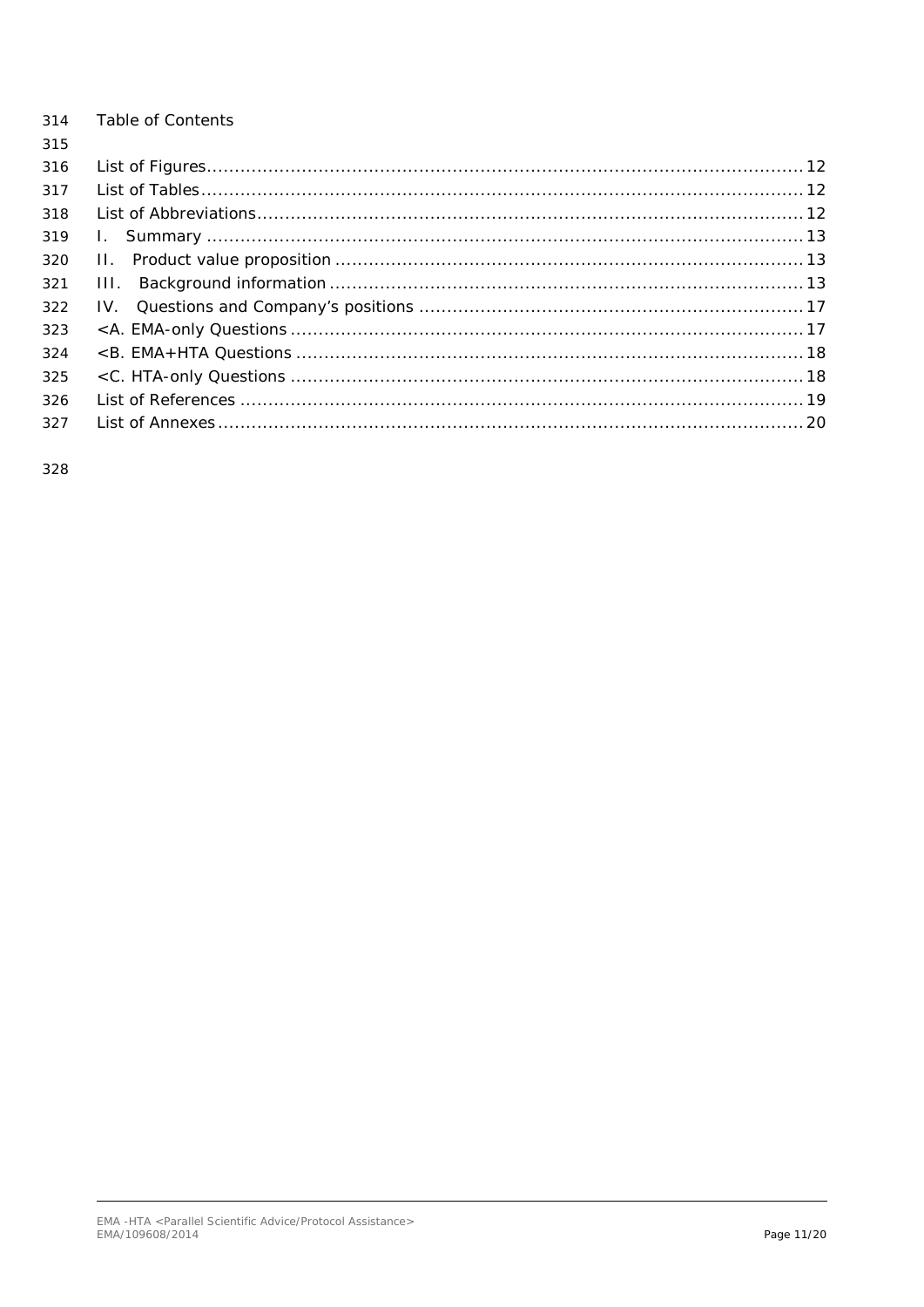# <span id="page-11-0"></span>**List of Figures**

<span id="page-11-1"></span>**List of Tables**

### <span id="page-11-2"></span>**List of Abbreviations**

- *[Any acronyms or abbreviations used should also be defined the first time they*
- *appear in the text.]*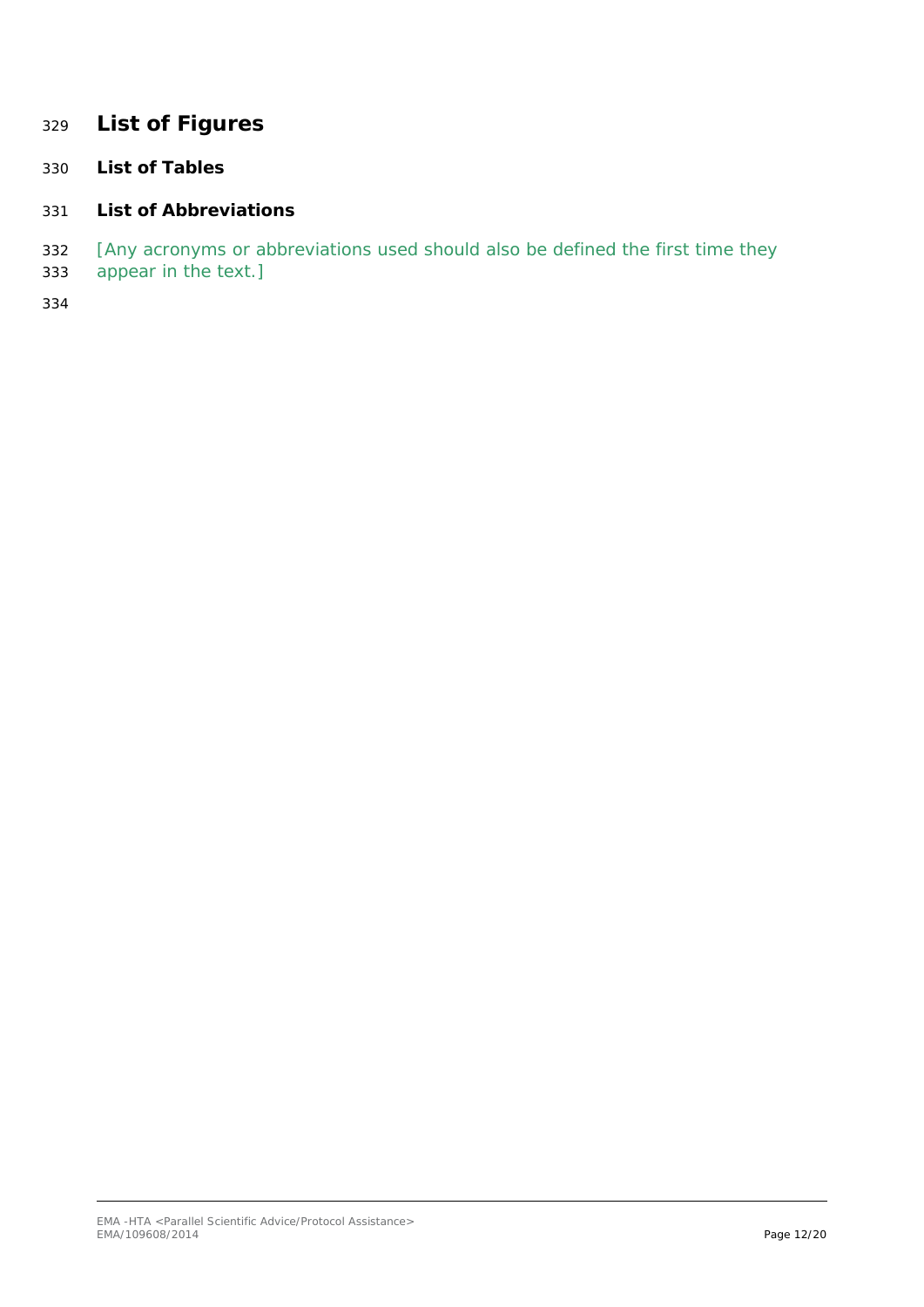### <span id="page-12-0"></span>**I. Summary**

- *[It is strongly recommended to address all elements outlined below (whenever*
- *applicable) for any advice request, regardless of the scope of the questions. This*
- *summary will inform the background information section of the final advice letter.*
- *An upper limit of 3 pages for the summary is recommended]*
- 

### **Rationale for seeking advice**

- *[Describe the scope of the questions and the rationale for the advice request (e.g.*
- *clinical/non-clinical/quality/significant benefit/similarity/conditional*
- *approval/exceptional circumstances).]*

### <span id="page-12-1"></span>**II. Product value proposition**

 [Describe value propositions and how the trial evidence will be used to support these]

# <span id="page-12-2"></span>**III. Background information**

 *[This section should give a comprehensive scientific overview of the product development program, providing relevant systematic information in sufficient detail, together with a critical discussion. However, it should be kept in mind that any information essential for the justification of a given question should also be sufficiently discussed in the corresponding Company's position. The proposed list of subsections is neither meant to be exhaustive nor mandatory, since the relevance or applicability of each subsection may vary depending on the scope of the advice request. In this respect, the potential direct or indirect relevance of the information covered in relation to the questions posed should be considered. Additional details can be included in study protocols, study reports, investigators' brochure provided as annexes. The use of tabulated overviews and graphs is encouraged.]*

- **Disease to be treated**
- *[Outline main features of the disease and current standard therapy (referencing*
- *relevant guidelines and variations between the countries), referring to relevant*
- *publications as well as any current unmet need(s). For reimbursement decisions,*
- *the availability of treatment alternatives is a critical issue. Thus a solid discussion of*
- *treatment and treatment alternatives including national treatment guidelines and*
- *treatment algorithms is warranted]*

# **Indication**

- *[Specify the intended indication(s). Specify product positioning in the treatment*
- *pathway: (e.g. 1st line, 2nd line, 3rd line, screening pre-treatment, monitoring*
- *during treatment, etc.). Describe if it is a combination or monotherapy. Aim of*
- *treatment (preventive, curative, palliative, symptomatic, disease modifying).Target*
- *population]*
-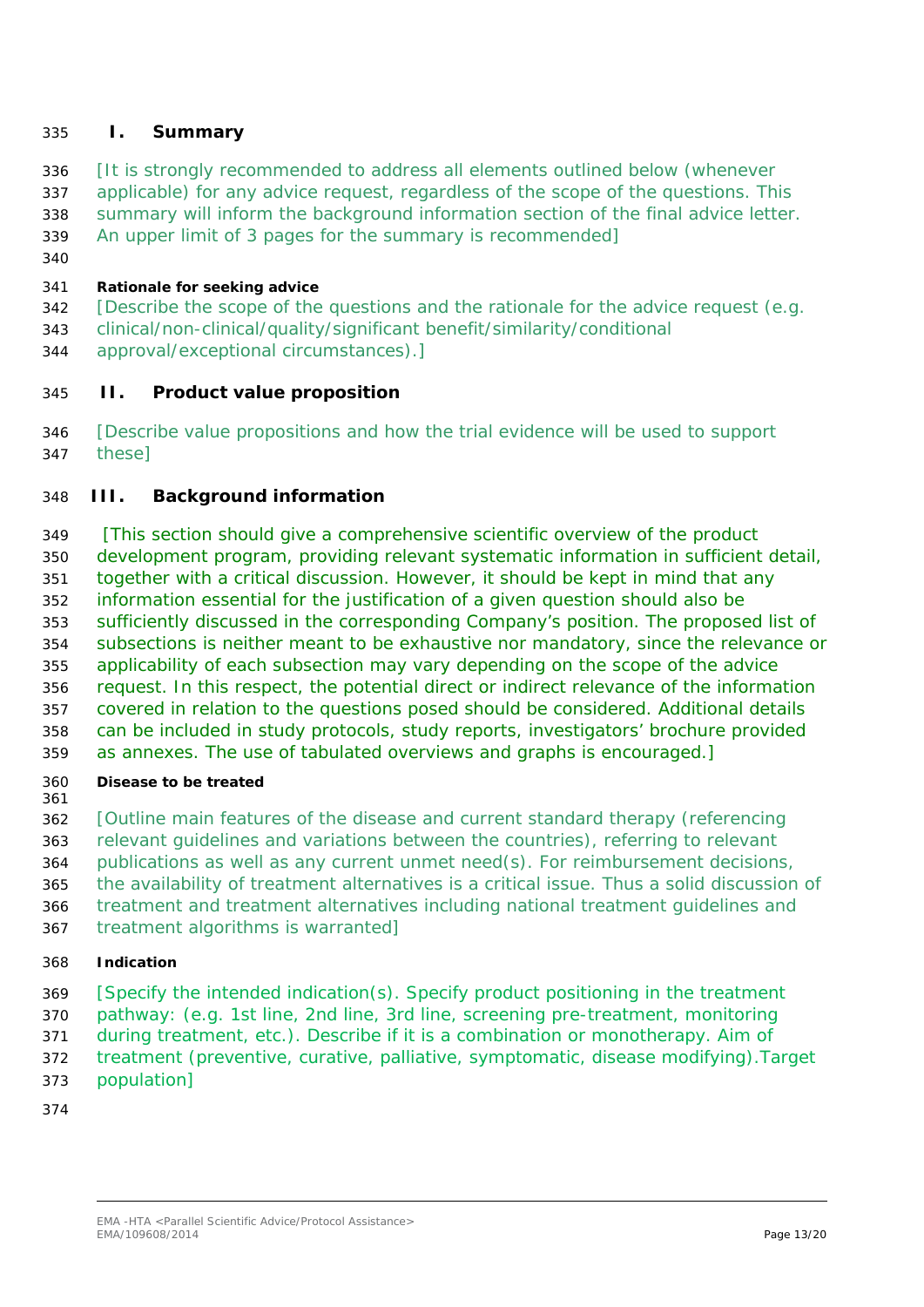### **Description of the product**

- 
- *[Include mode of action, chemical structure, pharmacological classification,*
- *proposed dosing regimen, route of administration and details of any additional*
- *diagnostic tests, medical devices or medical procedures that the use of the new*
- *product will incorporate.*

 *Please specify the proposed wording for the intended indication, posology, and any special precautions or recommendations for use of the product (including a possible risk management strategy)]*

- **Quality information on the product**
- <Active substance>
- <Finished product>
- **Non-clinical information**
- *[It is recommended to include a tabulated overview of all non-clinical studies*
- *(completed, ongoing and planned), including study number, main design features*
- *and GLP status. Main findings and safety margins may be described in the*
- *narrative.]*
- <Pharmacology>
- <Pharmacokinetics>
- <Pharmacodynamics>
- <Toxicology>
- 

### **Clinical information**

 *[A tabular overview of all clinical studies (completed, ongoing and planned), should be included. Please try to include study number, protocol synopsis, location(s), trial objectives, trial design, randomisation, blinding, intervention, patient population, inclusion/exclusion criteria, identified subgroups, comparators, endpoints, HRQL, duration/follow-up and methods of analyses where applicable. Whilst the focus should be kept on the intended indication, the development in other indications could be briefly summarised, where relevant.]*

- <Clinical pharmacology>
- <Pharmacokinetics>
- <Pharmacodynamics>
- <Clinical efficacy>
- *[A general overview of the clinical development program should be based on a*
- *comprehensive discussion of e.g. the main clinical results so far, dose-response,*
- *exploratory trials, special populations, supportive and pivotal clinical studies, and*
- *any analyses performed across trials (pooled and meta-analysis). The discussion*
- *should identify the most important findings and challenges in the clinical*
- *development program, and its compliance with legal requirements, relevant clinical*
- *guidelines, previous scientific advice (sufficiently justifying any deviations), etc.*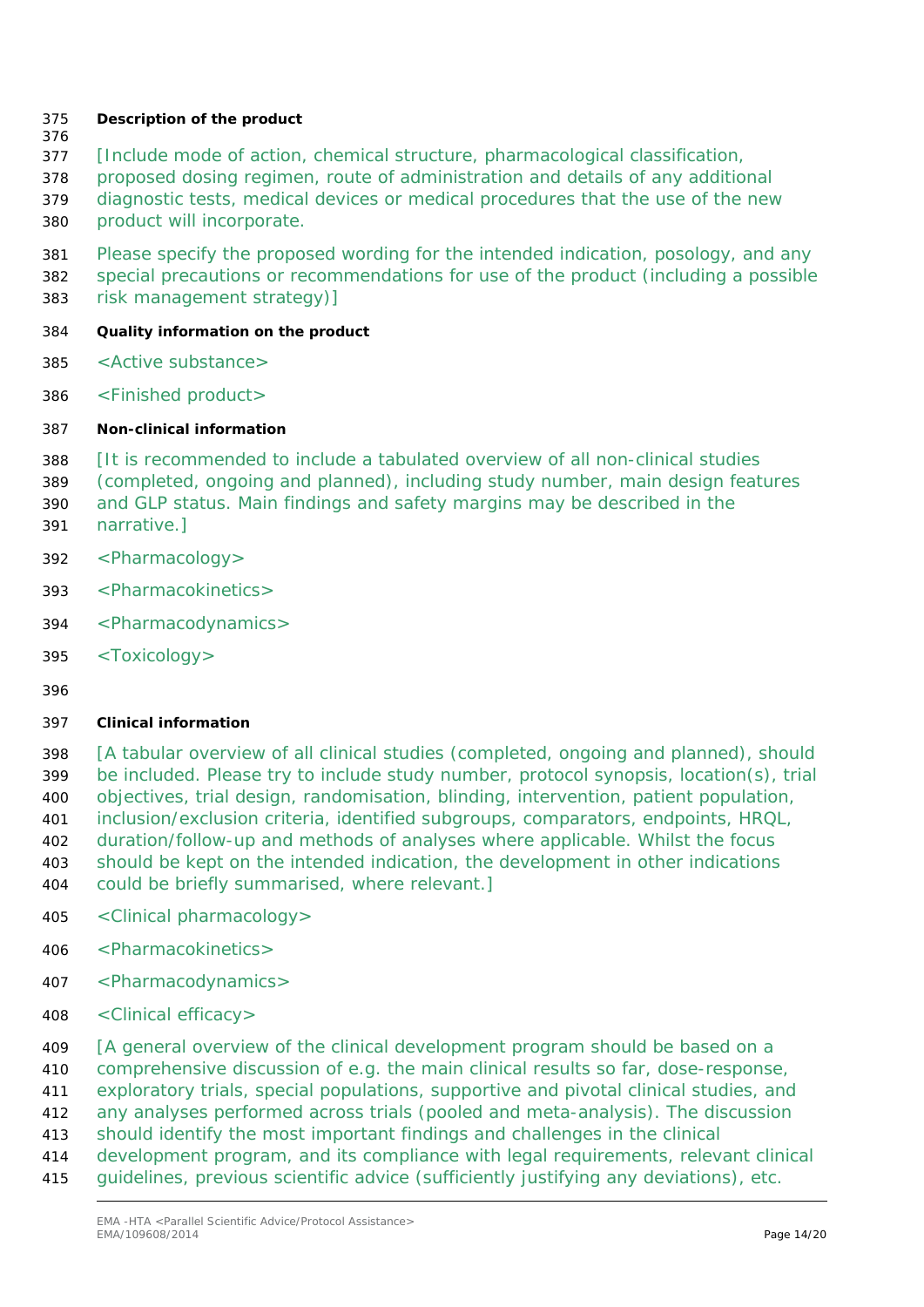- *Information on the geographical distribution of centres participating in the pivotal clinical studies can be reflected in this section.]*
- 418 <Clinical safety>

*[A general overview of the safety profile of the product should be based on a* 

- *comprehensive discussion of e.g. patient exposure (safety database), adverse*
- *events observed so far, serious adverse events and deaths, laboratory findings,*
- *safety-related discontinuations, specific safety findings, immunological events,*
- *safety in special populations, etc.]*
- 
- *<Quality development>*
- *[Relevance, and level of detail included may vary depending on the scope of the*
- *request. Special pharmaceutical aspects, if any, e.g. novel delivery system, etc.]*
- 
- *<Non-clinical development>*
- *[Relevance, and level of detail included may vary depending on the scope of the*
- *request. Proof-of-concept and main toxicological findings could be informative.]*
- 
- *Clinical development*
- *[Introduce and describe the status of the clinical development programme. A*
- *tabulated summary of completed, ongoing and planned clinical trials could be informative.*
- *Include schematic(s) of the pivotal trial(s).*
- *Include schematic of the development plan including the timing of MAA and the reimbursement application.*
- *Briefly summarise the following aspects:*
- *If scientific advice has been previously requested from the CHMP, national or non-EU (e.g. FDA)*
- *Indicate if relevant CHMP guidance/CHMP advice has been followed or if any*
- *deviations have been made or proposed.*
- *Indicate applicability and status of the Paediatric Investigation Plan (with or without*
- *deferral or waiver). Indicate availability and need for development in other special*
- *populations such as the elderly, male/female and ethnic minorities.]*
- 

#### **Regulatory status**

- *[Describe the worldwide regulatory status of the product (e.g. any existing MA, or*
- *planned MAA timelines), indicating planned type and timelines of marketing*
- *authorisation application (MAA) (e.g. full/mixed dossier; advanced therapy,*
- *biosimilar, generic/hybrid/ product) or variation.*
- *If the product has received Orphan Drug Designation (ODD) related to the intended indication, state the orphan indication, the criteria on which the ODD was based*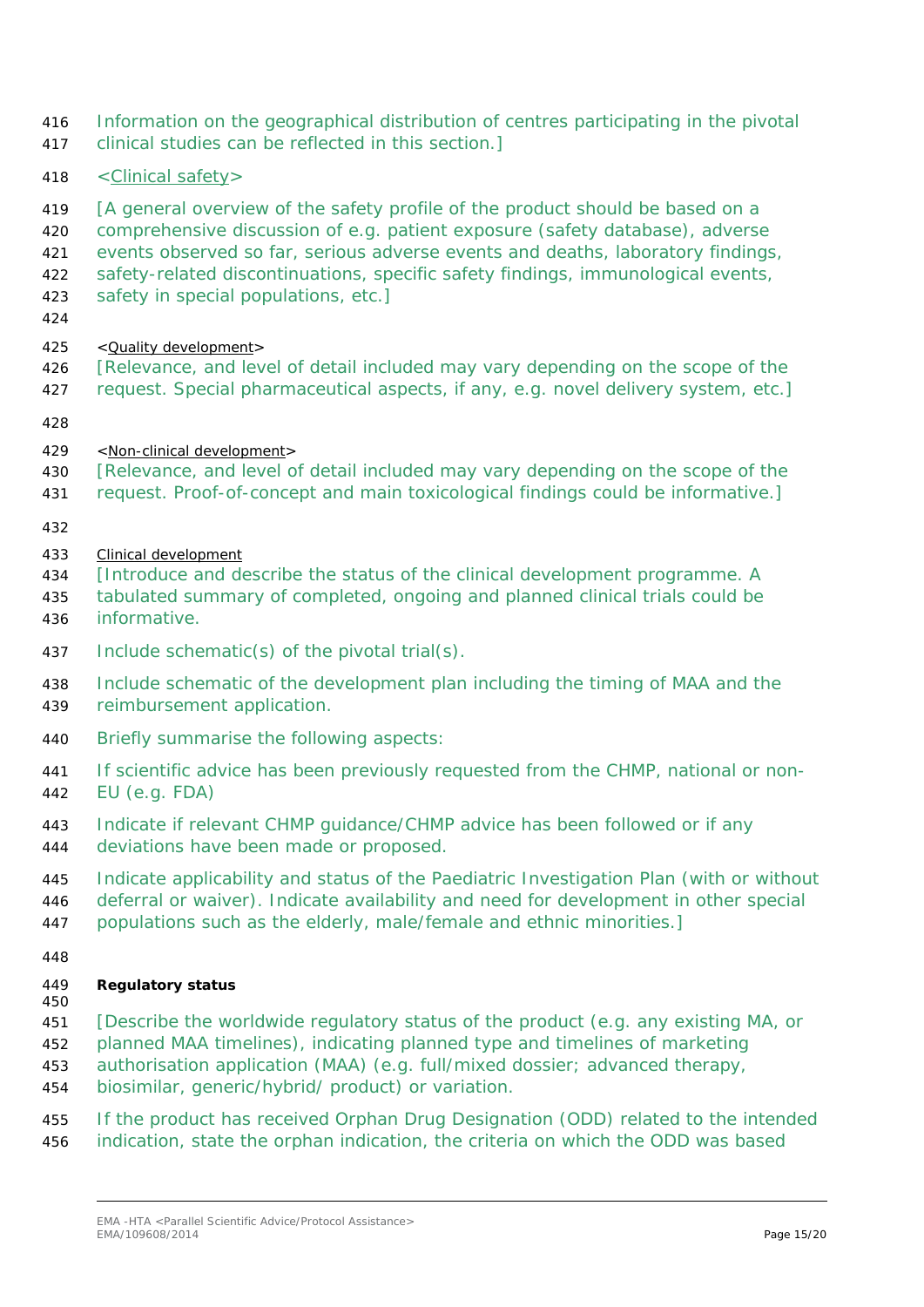| 457<br>458        |                                                                                                    | and, if applicable, the development plan to support similarity or clinical superiority.] |  |
|-------------------|----------------------------------------------------------------------------------------------------|------------------------------------------------------------------------------------------|--|
| 459<br>460<br>461 |                                                                                                    | <b>Economic evaluation plans</b>                                                         |  |
| 462               |                                                                                                    | [This section is optional if no questions on economic evaluation are submitted.          |  |
| 463<br>464        | If plans for the economic evaluation are provided, these should include to the extent<br>possible: |                                                                                          |  |
| 465<br>466        | Description of the proposed model (diagram, modelling approach, time<br>horizon, perspective)      |                                                                                          |  |
| 467               |                                                                                                    | Data collection plans to inform the model:                                               |  |
| 468               | O                                                                                                  | Evidence synthesis/meta-analysis - sources of evidence                                   |  |
| 469               | O                                                                                                  | Comparators - MTC and indirect comparisons and evidence available                        |  |
| 470               | O                                                                                                  | Trial endpoints used to derive health outcomes in the model                              |  |
| 471               | O                                                                                                  | Quality of life - source and methods, tools used to measure QoL                          |  |
| 472               | O                                                                                                  | Incorporation of adverse effects                                                         |  |
| 473<br>474        | $\Omega$<br>utilisation                                                                            | Resource use – sources and methods, tools used to measure resource                       |  |
| 475               |                                                                                                    | Methodological Approaches:                                                               |  |
| 476               | O                                                                                                  | Extrapolation - assumptions and data sources                                             |  |
| 477               | $\overline{O}$                                                                                     | <b>Continuation rules</b>                                                                |  |
| 478               | O                                                                                                  | Use of surrogate outcomes                                                                |  |
| 479               | O                                                                                                  | Planned sensitivity analyses                                                             |  |
| 480               |                                                                                                    | Evidence gaps and model assumptions should be described.]                                |  |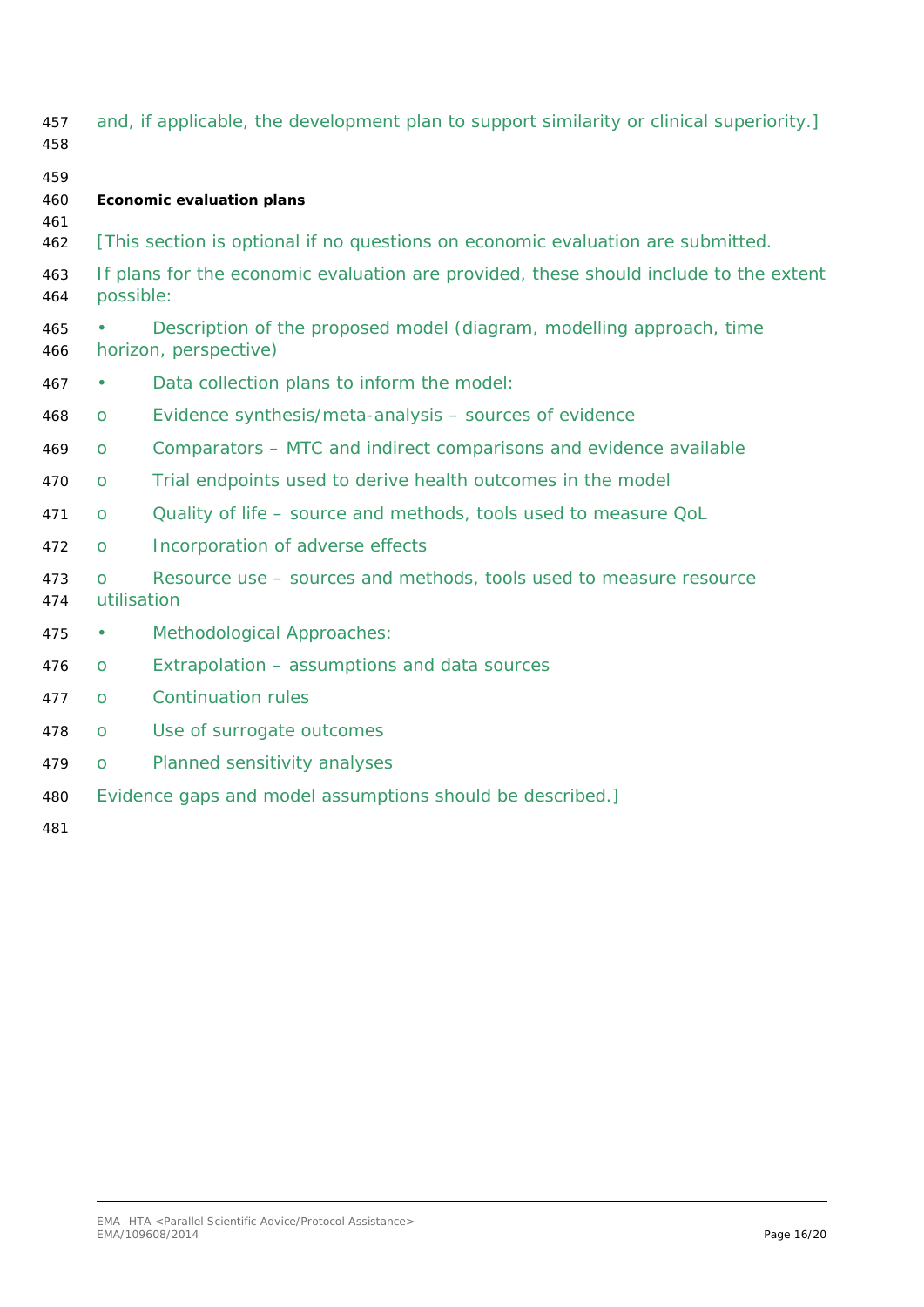### <span id="page-16-0"></span>**IV. Questions and Company's positions**

 *[Questions should conform to the scope of the Scientific Advice/Protocol Assistance procedure (EMEA-H-4260-01-Rev.6). It is recommended that questions are phrased in a way to allow for an unambiguous understanding of the question. The scope should be carefully considered in order to avoid too broad or too narrow questions. The wording of the question should be clear and concise, avoiding extended reference to the justifications (which should be discussed in the Company position) and starting with e.g. "Does the CHMP agree that/with …?"). Questions should be ordered in the corresponding section according to the expertise (also multidisciplinary) required for the assessment, and numbered sequentially. IMPORTANT INFORMATION Each question should be followed by a corresponding, separate Company's position including a comprehensive justification of the chosen approach. All key information about the topic should be sufficiently discussed, so that the Company position can function as a 'stand-alone' argument. Issues to be covered could include the following: context and proposal, other options (potentially) considered together with a critical discussion on the relative merits and drawbacks of various approaches, possible consequences and eventual measures to ameliorate these. In general, an extension of 1 to 3 pages for each Company position is recommended. Cross-references to the relevant parts of the briefing document or annexes can be included if additional detail is needed to support the argument.] <A. EMA-only Questions* **Question 1** {} **Company's position** {} **Question 2** {} **Company's position**

<span id="page-16-1"></span>{}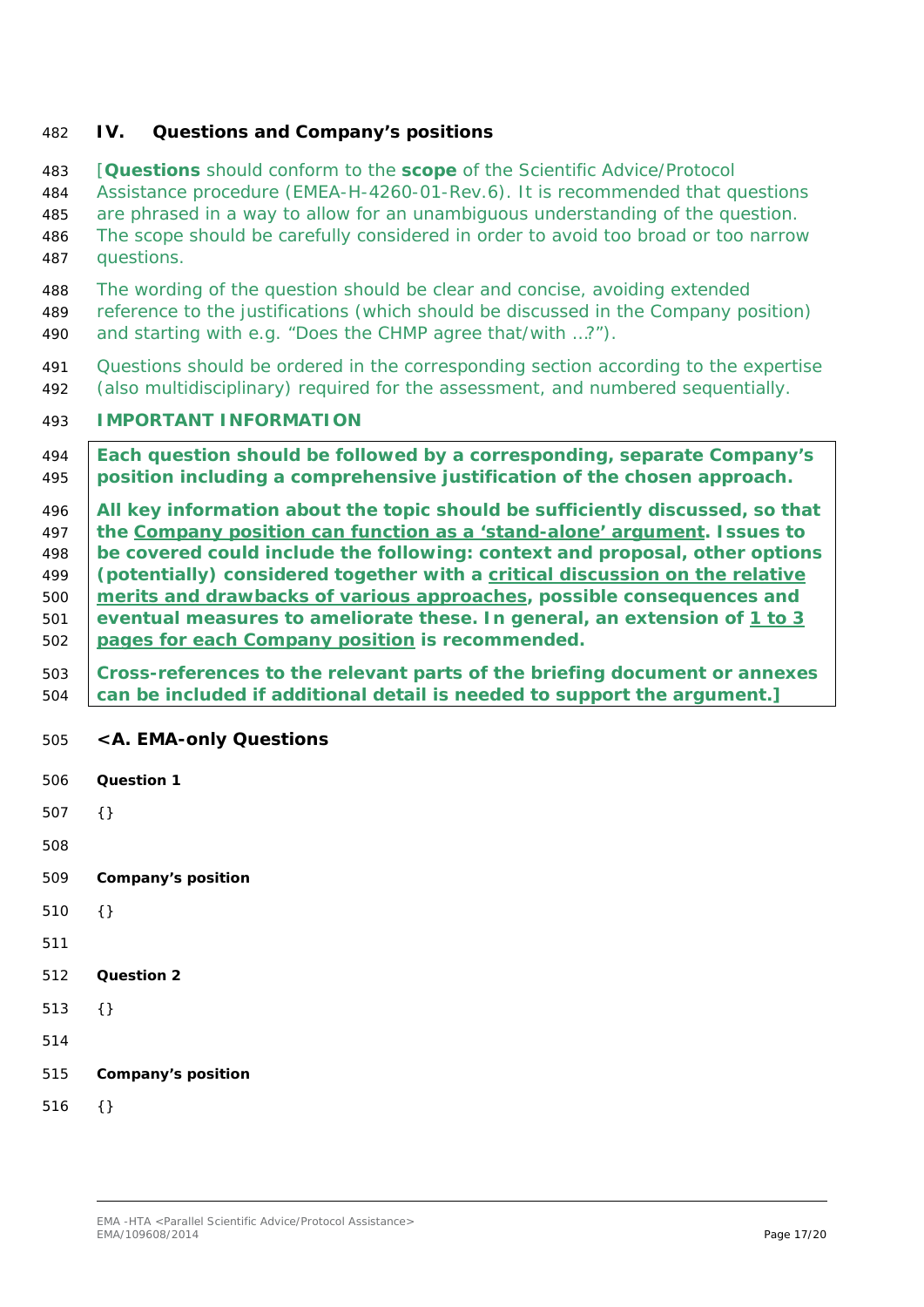<span id="page-17-1"></span><span id="page-17-0"></span>

|     | 517 < B. EMA & HTA Questions |
|-----|------------------------------|
| 518 |                              |
| 519 | Question {X}                 |
| 520 | $\{\}$                       |
| 521 |                              |
| 522 | Company's position           |
| 523 | $\{\}$                       |
| 524 |                              |
|     | 525 < C. HTA-only Questions  |
| 526 |                              |
| 527 | Question {X}                 |
| 528 | $\{\}$                       |
| 529 |                              |
| 530 | Company's position           |
| 531 | {}                           |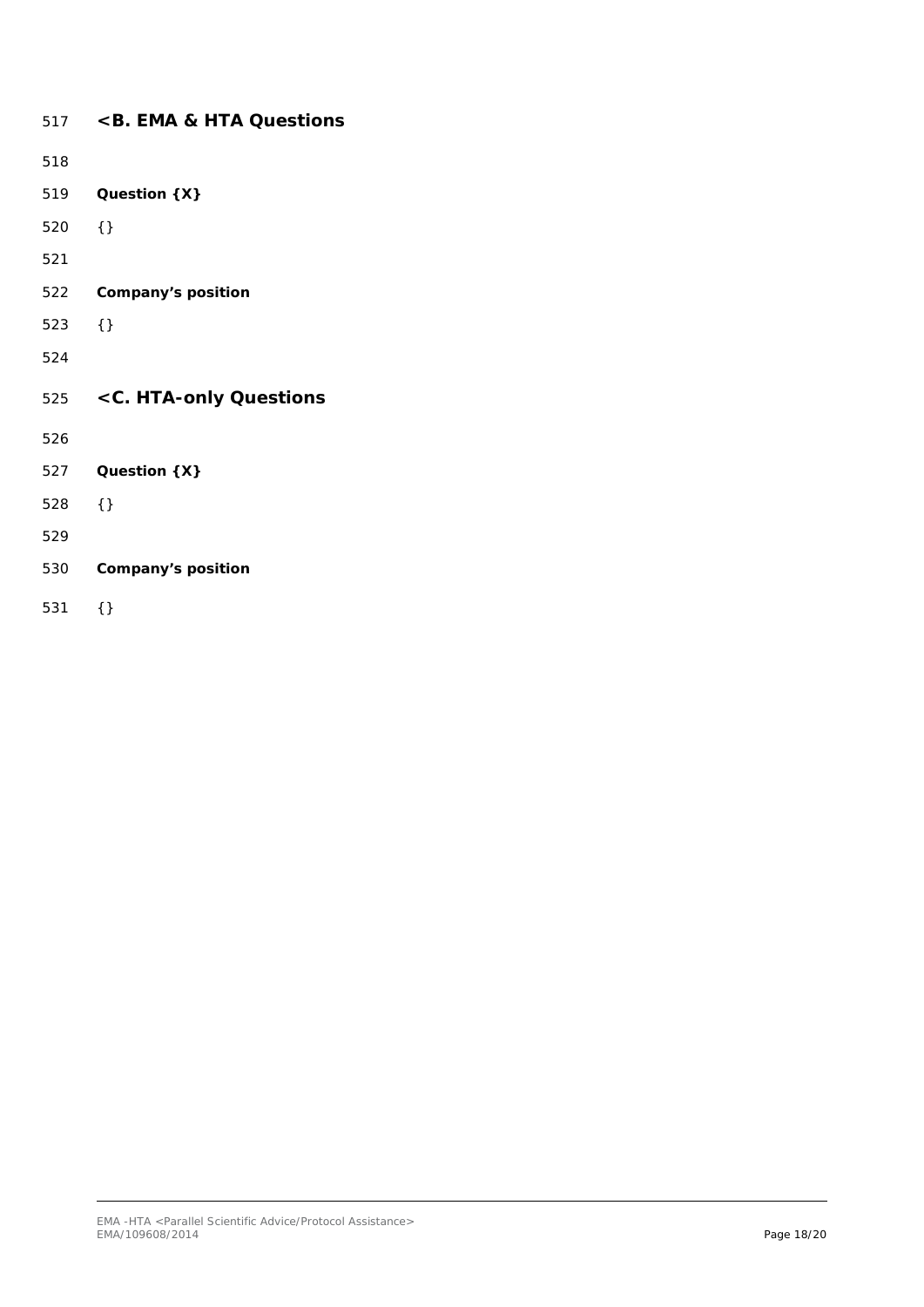### <span id="page-18-0"></span>**List of References**

- *[In general, any potentially relevant publications included in the list of references*
- *should be annexed (in .pdf format, either collated as a single document or if*
- *provided as single files, clearly identified and whenever possible compiled in one or*
- *more compressed files, for convenience). In case a relevant publication is not*
- *included at the time of validation, it should be ensured that it can be made available*
- *upon request.]*
- 
-